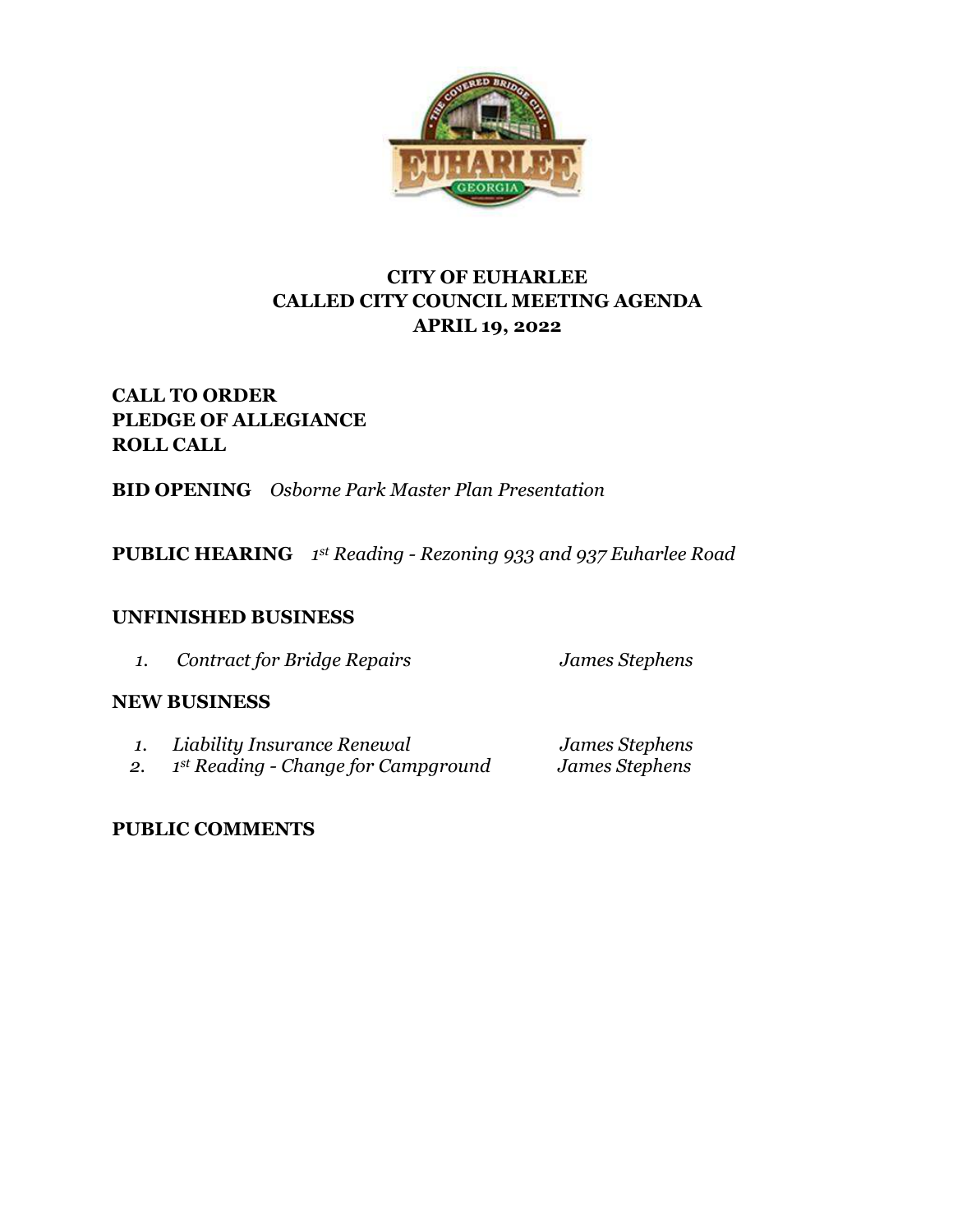#### **CITY OF EUHARLEE CALLED CITY COUNCIL MEETING MINUTES APRIL 19, 2022**

Mayor Craig Guyton called the meeting to order, led prayer, followed with the Pledge of Allegiance.

The following were present: Mayor Craig Guyton, Council Members Tim Abbott, Greg Free, David Duncan, Joe Turner, and City Manager James Stephens. Economic Development Director April Lucas attended the meeting.

Mayor Craig Guyton stated that the public hearing would begin shortly for rezoning 933 and 937 Euharlee Road. If anyone would like to speak, a sign-up sheet was available up front.

#### *Bid Opening – Osborne Park Master Plan Presentation*

City Manager James Stephens stated there were three sealed bids received for the Osborne Park Master Plan for the 7:00 pm deadline. The first bid received was from Croy at 2:35 pm at the city hall. The total amount was \$19,160. The second bid received was from Cooper Carry at 4:55 pm, who also worked with BGE which has a local presence here in Bartow County. The package included several visuals. The total amount was \$93,500. The third bid was from Bell and Associates received at 5:45 pm. The total was \$100,011.

Mr. Stephens stated before Mr. Kastner began, the total of \$19,160. did not include contract documents and the two firms did, so they will have some evaluations to follow up with.

Croy representative, Chad Kastner distributed copies to the council of the graphics, and renderings. He stated they tried to stay focused and use the natural contours. They did focus on the big item, the amphitheater. They also looked at having a big kid and small kids' playground, family picnic areas, food truck parking area, utility hook up with a large pavilion, golf carts and some future use area, more parking, fishing pier and kayak area and the bathrooms One thing they drove on were the playgrounds. The playground incorporating the covered bridge build into it. It shows only about a 20% sketch. A lot of the cost was in the poured rubber, but they were able to produce the view of the river under the covered bridge and that was very important to having those features. They would partner with Gametime to build the custom playground. They had different pictures of the food truck area, the amphitheater, picnic pavilions, dog park, food truck area, and exercise pavilion to give them an idea of what they are looking at.

Council Member Tim Abbott asked what it did not include in the bid package. Mr. Kastner stated the bid did not call for a construction plan, the construction plan they write up as the master plan which is actually what they decided to do with the property. They would then go back and do the construction plan as they bid out in sections. He was guessing they would not do the whole park at once; 4 to 6 features or half of it. It is the master plan for the whole project.

Council Member David Duncan asked if it was included in the bid. Mr. Stephens stated he did not have the advertisement in front of him. They had the issue at Frankie Harris Park, and after reviewed it was only one person confused. He did not state if it was or was not, included and apologized for not be able to give him an answer.

Council Member Greg Free asked if the pictures submitted are the items they have constructed. Mr. Kastner said most of them are, and some they have not done yet. The food truck area they would have to get from somewhere else, but they do have something like that in design at Powder Springs in the Phase 2 that will be going underway, which will be the utility hookups for vendors and festivals.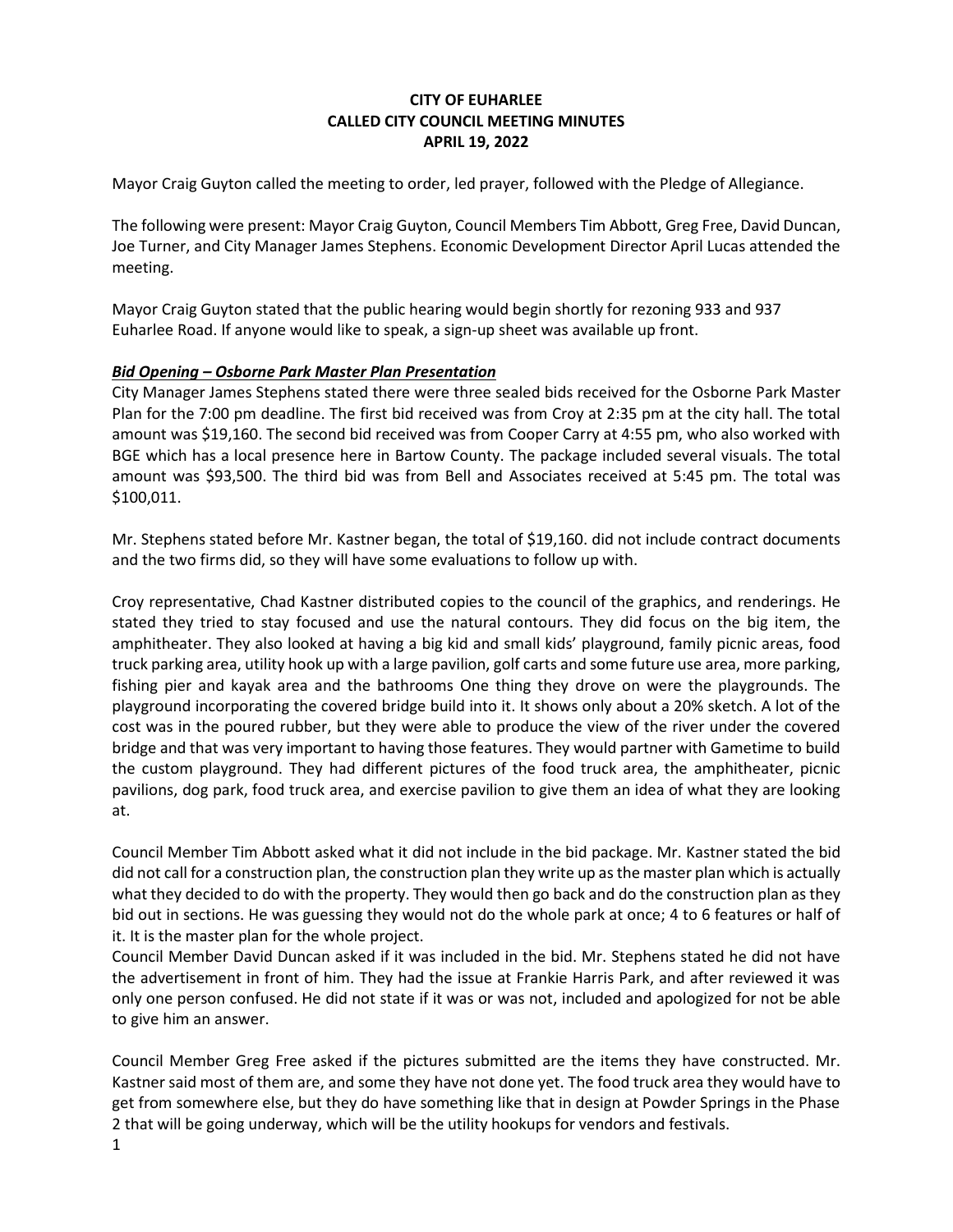Mr. Stephens read the actual wording of the bid to include the cost required, survey work, master plan design, and engineering as a lump sum amount. The plan should include estimated construction cost and components of the master plan. He asked Mr. Croy was that included, and he said yes sir. Mr. Stephens said, Mr. Kastner was interpreting engineering not to include contract documents and, two firms did. They will have to evaluate it and he was glad they participated. They are very confident and qualified and will make a recommendation based on all the factors and the best interest for the citizens and taxpayers.

Cooper and Carey – Lee Sewell, representative for the firm stated their approach was to try and give them shoot for the stars, organize the park for a long-term plan and full use, and organize for phasing for budgets and put things together as they can afford them. They tried to take the master plan the city laid out but made a few changes moving the amphitheater on the natural hill and will probably need stormwater on site.

Mayor Craig Guyton asked how close the Food truck area was to the amphitheater. Mr. Sewell stated about fifty feet from the stage. He described the layout for the playground, drop area for kayaks, restrooms, and fishing pier with about 150 spaces. He continued to go over the different items included in the plan provided to them and their ideas of where they would go. They provided multiple documents of their ideas and plans. They did read, that it asked for engineering as construction documents and is what they put together.

Council Member Duncan asked about the fishing pier. Mr. Sewell said they did not provide details of the design and requested in the RFP for launch and a fishing pier. He visited the area and there was a guy standing on the bank fishing and it looked to be a great place. He left copies for them to review.

Council Member Joe Turner asked Mr. Stephens if he had quotes. Mr. Stephens stated they include numbers for budget purposes, they would not be binding until the construction bids were advertised. Mr. Stephens gave the example of the FHP Design which cost \$44,500 and estimated total cost of \$400,000. Mayor Guyton asked how many folks it would seat at the amphitheater. Mr. Sewell stated he did not have the answer, but he modeled off Eagle Scouts plan with wood seats and concrete stairs.

Mr. Stephens stated they would partner with BGE, a representative was present, Ms. Gore a resident of Bartow County and he thanked them for being there.

#### Bell and Associates- Allen & Zac Bell

Mr. Bell gave an overview of the firm, team members and their services. They use consultants to assist with the projects which includes all required surveys, which is important, and engineering needed. Mr. Bell shared pictures of the items they would include in the master plan that would compliment what the city already has with the covered bridge and the mill. He shared the amphitheater they constructed in Cedartown that seats eight hundred people. You can sit if you want on the risers or bring your chairs. He shared some cost for the amphitheater seats. They have experience in doing all types of buildings. He showed pictures of cabins and the wood for rural type structures. He showed a pavilion they constructed and stated they have done quite a few. The one he showed was in Carrollton, Georgia with a stage and platform. It may be more than what the city will need. The restroom he showed they did at Lake Carroll. He described it as cute and made of stone and is located next to the water. They included a list of the park features.

Zac Bell stated they put together the park features and prioritized them. First was the amphitheater, the toilet house, and restrooms near the existing one to reduce some of the side cost of utilities, etc.; parking area with easy access to the park, easy to park, fishing area, loading, and unloading kayaks easily. The pavilion up on the hill with a view to the playground next to the dog park, shaded rest area and next to the food truck to eat in the shade. He went through the list of priorities along with the site work and utilities, creek activities and access points, safety for the playground, and the remaining space for the dog park, walking area and future uses anticipated.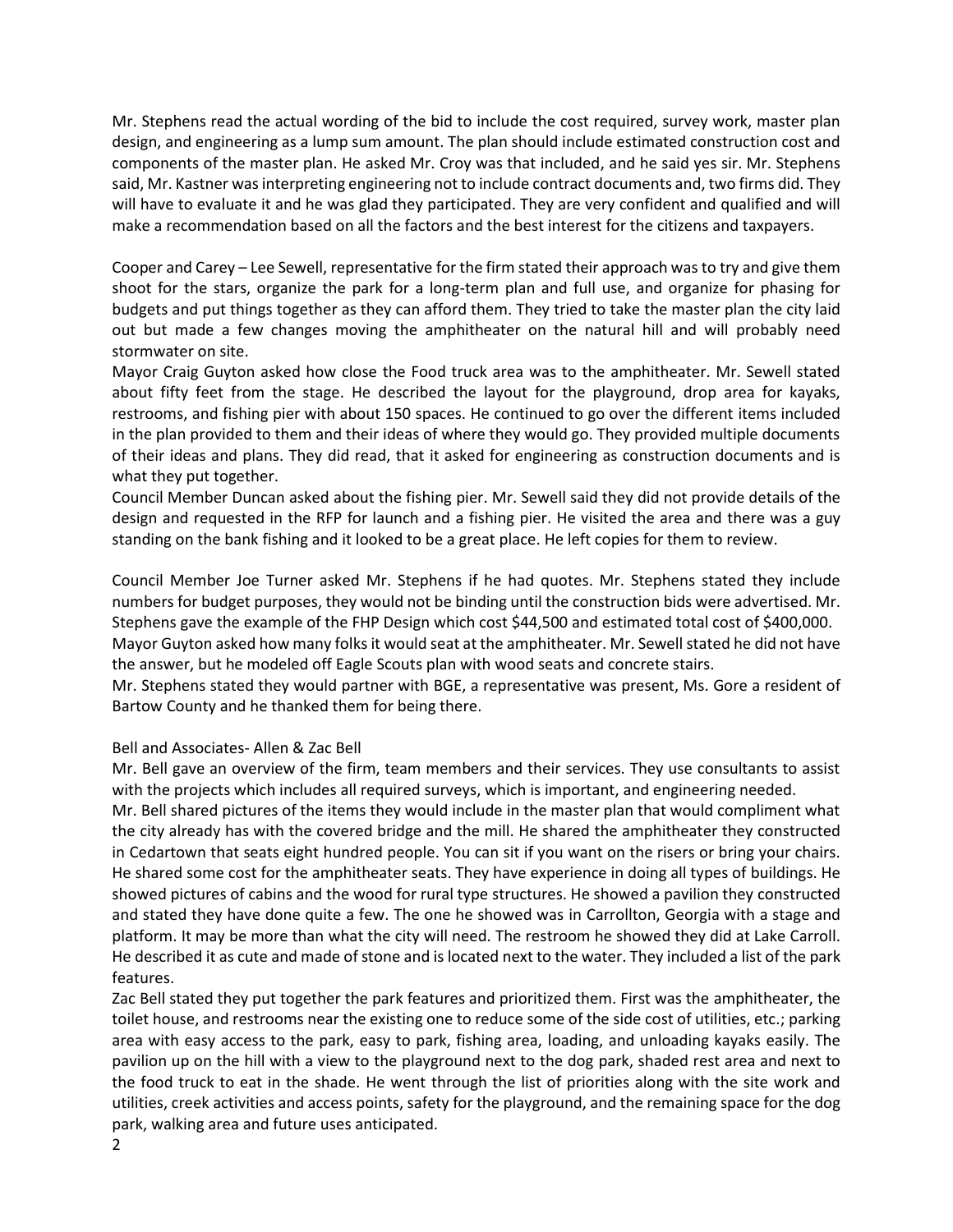Mr. Bell stated it all depends on the designs, how big they want the amenities and how much money they want to spend. The prepared it as a shopping list. He said, he did not think they should tear down the existing pavilion. He provided a picture of a boat sketched with a bird's eye view where the Euharlee Creek runs into the Etowah River and included eight different amenities all centrally located. They included prices for the shopping list and provided the council with what they have done and can do.

Council Member Turner asked from whom they buy the playground equipment. Mr. Bell stated he does not buy it; they design, and Playcore Superior Plastic does the rest. They have a 90,000 square foot building in Carrollton, Georgia and they ship all over the world. The amphitheater picture he shared, Playcore provided the plastic across the top that is not just for shade but waterproof with a 20-year warranty.

Mayor Guyton thanked the three firms for bidding, being there and sharing information with the council. He said to Mr. Stephens he had his work cut-out, and they would meet and discuss again at the May  $3<sup>rd</sup>$ meeting.

#### *Public Hearing – Rezoning 933 and 937 Euharlee Road*

Mayor Craig Guyton opened the floor for the public hearing to allow citizens to address the concerns they had that were for and against the rezoning for 933 and 937 Euharlee Road.

Jonathan Jones with Elite Engineers representing PAK Eagle Homes at 937 Euharlee Road stated the proposed zoning request is for O&I and for residential multi-family. It is their intent after 3 hearings with the Planning Commission, to do a commercial aspect across the entire frontage. His client is also amenable to the other request to have an access road to allow his property with 933 Euharlee Road and connect to the Dollar General to relieve some of the concerns with traffic entering and exiting Euharlee multiple times to accommodate the same overall agenda to enter the commercial or residential facilities. They are proposing two entrances both will require a left turn lane and acceleration lane into them. They are proposing a lift station on the existing adjacent element if approved at the cost of \$500,000. He said he was happy to answer any questions.

Jeff Kumiki - He had concerns with widening Euharlee Road and the height of the fenced apartments. Three stories are about 30 to 40 feet tall and able to look straight into someone's house in the property located behind them. He opposed the changes.

Raymond Freeman- Owner at 134 Milam Bridge Road opposed and approved. Opposed due to absolute chaos and confusion about the hearings, and letters received about the hearing dates.

He stated Mr. Gray had asked for specific things to be brought before the zoning board and it was stated they were not advised of a hearing. They have requested to see the drawings repeatedly. Mr. Freeman did a request for information.

He stated the board says it was R2 change to OI and R3. He stated the trailer park could not be less than 10 acres, so it is already operating in the wrong. He stated the development and redevelopment states refer back to R1, OI to C1 - pharmacy, doctors, and retail. Mr. Jones stated in public hearing he wants to put in a laundromat which are C1's and the property is R2 to R3 and he stated R6.

He stated it reads the plans are cleared by the zoning but there are no copies.

He stated his utilities run from Euharlee Road through 933 so has a right to know what is going on.

He stated is pro-growth, but it must be transparent, and it is all confusion. People are afraid to show up to meetings and there is no proof they have been notified except for him.

He said to start over and do what you are going to do. Euharlee Road needs widening for safety, there will be too many people to enter Euharlee Road.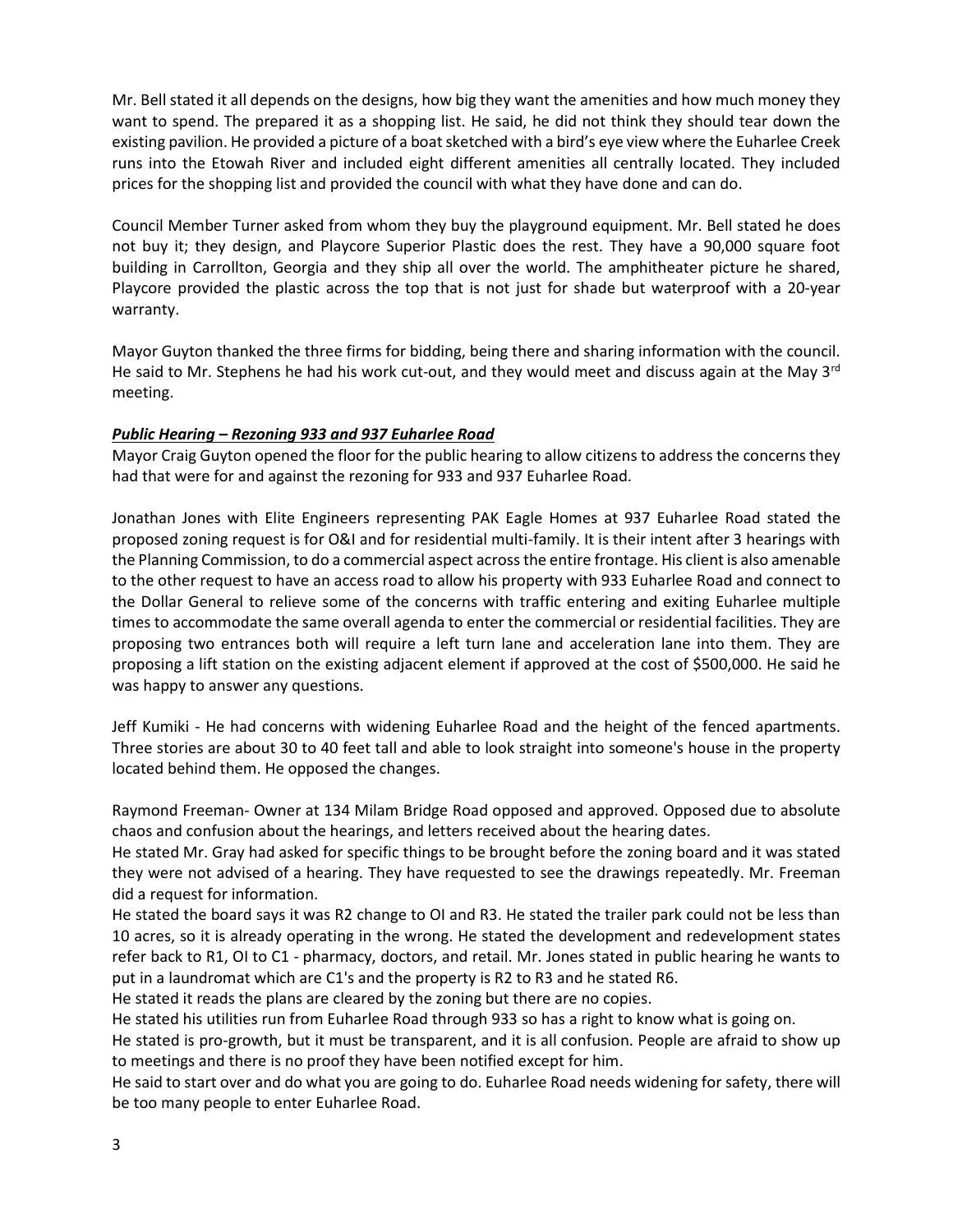Nicole Tribble - She addressed concerns about Euharlee being a dangerous road, building 3-story apartments and lack of taking care of current property. She is pro-growth but cannot afford to live anywhere else. She went in details about the issues with the trailers. Mayor Craig Guyton stopped her to say the public hearing was in reference to rezoning. She said the plan for the number of apartments was not a good plan for Euharlee.

Carla Podone and LJ Palmer- Children spoke about their concerns in schools if they had to move.

Mayor Guyton with no further discussion moved to unfinished business.

#### **UNFINISHED BUSINESS**

#### *Contract for Bridge Repairs- James Stephens*

City Manager James Stephens stated The L.C. Whitford Company, Inc. referred by Bartow County, provided a contract to repair two bridges on Covered Bridge Road. The cost to the city of Euharlee, the amount negotiated through the Bartow County Transportation Department, was \$97,600 and includes a 1-year warranty. Bartow County has agreed to assist the city by bearing \$25,000 of the cost. He recommended the council approve the contract and to start on the repairs. Mr. Olson, Administrator with Bartow County, recommended the city make full payment to L.C. Whitford and the county would reimburse the city the \$25,000.

Council Member David Duncan motioned to approve the \$72,600. Council Member Greg Free seconded the motion. The motioned carried with all voting in favor.

#### *Liability Insurance Renewal - James Stephens*

City Manager James Stephens provided council with documentation for the liability and workers compensation insurance renewal. The liability coverage includes all the cost for general liability, automobile, crime protection, property, and officials' insurance with a renewal amount of \$126,760. The coverage continued through Glatfelter which is the company the city had for several years. They city had two historic claims that continue to impact the rating. When you take that along with the workers compensation renewal which went down by almost \$2,000. It equates to an \$11,000 increase from last year. The market is very competitive, and the city is with a company that we have a good record. He recommended the renewal approval in the amount of \$126,760 and workers compensation for \$35,748. Council Member Joe Turner motioned to approve the renewal for the liability insurance at \$126,760 and workers compensation at \$35,748. Council Member Tim Abbott seconded the motion. The motion carried with all voting in favor.

### *1 St Reading Ordinance Change for Campground - James Stephens*

City Manager James Stephens stated the Planning and Zoning Commission at the last meeting requested an edit to the zoning ordinance specifically Section 10.4.2. It currently reads toilet facilities shall be plainly marked, separate for each sex, lighted at night, and shall not be located no farther than two hundred feet from the camp pad. The recommendation from the commission is to change it to five hundred feet. He supports the recommendation. He said it was the  $1<sup>st</sup>$  reading and if there were any questions, he would address them. Mayor Craig Guyton stated since it is the 1<sup>st</sup> reading and there is no vote to be taken, asked if there were any questions. Council Member David Duncan asked the distance for the existing facilities. Mr. Stephens said the five hundred feet would accommodate the furthest feet from the bathroom.